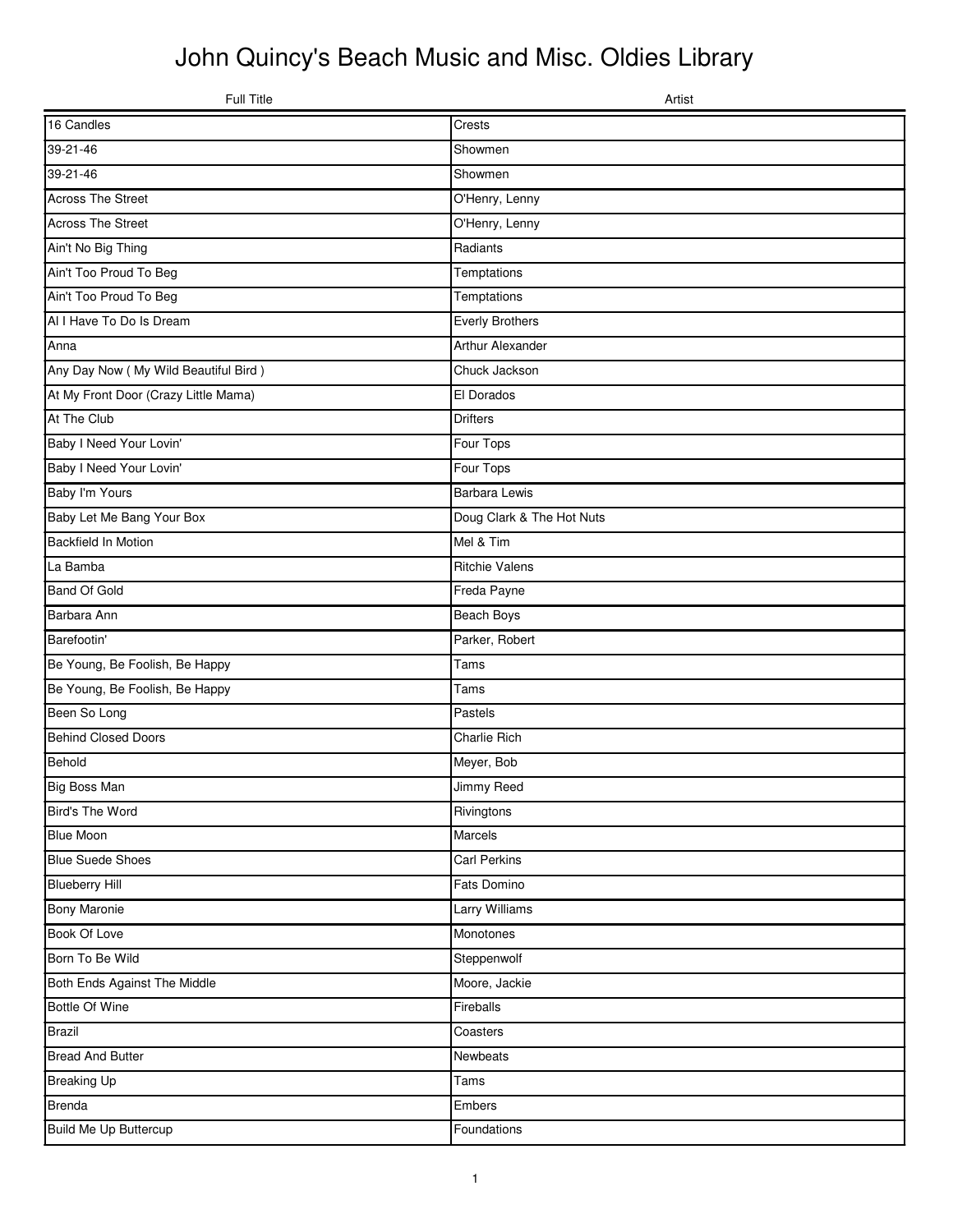| <b>Buzz Buzz Buzz</b>                              | Hollywood Flames                            |
|----------------------------------------------------|---------------------------------------------|
| Bye Bye Love                                       | <b>Everly Brothers</b>                      |
| California                                         | Billy Scott & The Georgia Prophets          |
| California Sun                                     | Rivieras                                    |
| Can I Take You Home Little Girl                    | <b>Drifters</b>                             |
| Candy                                              | Astors                                      |
| Carolina Girls                                     | General Johnson & The Chairmen Of The Board |
| <b>Chances Are</b>                                 | <b>Johnny Mathis</b>                        |
| <b>Cheaters Never Win</b>                          | Love Committee                              |
| Chug A Lug                                         | Roger Miller                                |
| Club Savoy                                         | Rockin' Louie & The Mamma Jammers           |
| C'mon And Swim                                     | Bobby Freeman                               |
| Color Him Father                                   | Winstons                                    |
| Come Get To This                                   | Marvin Gaye                                 |
| Come Go with Me                                    | Del-Vikings                                 |
| Come On Over To My Place                           | <b>Drifters</b>                             |
| Come On Over To My Place                           | <b>Drifters</b>                             |
| Cool Jerk                                          | Capitols                                    |
| Cool Jerk                                          | Capitols                                    |
| Cool Me Out                                        | Dozier, Lamont                              |
| Cooling Out (I'm Just Thinking About)              | Jerry Butler                                |
| Cowboys To Girls                                   | Intruders                                   |
| Crazy                                              | Patsy Cline                                 |
| Daddy's Home                                       | Shep & The Limelites                        |
| Dance To The Music                                 | Sly & The Family Stone                      |
| Dance With Me                                      | <b>Drifters</b>                             |
| Dancing In The Dark                                | <b>Bruce Springsteen</b>                    |
| Dancing In The Street                              | Martha Reeve & The Vandellas                |
| Dear Lover                                         | Mary Wells                                  |
| Denise                                             | Randy & The Rainbows                        |
| The Devil Went Down To Georgia                     | <b>Charlie Daniels</b>                      |
| Devil With A Blue Dress On & Good Golly Miss Molly | Mich Ryder & The Detroit Wheels             |
| Dirty Water                                        | Standells                                   |
| Do You Believe In Love At First Sight              | Dionne Warwick                              |
| Do You Love Me                                     | Contours                                    |
| Do You Want To Dance                               | Del Shannon                                 |
| Double Shot (Of My Baby's Love)                    | <b>Swinging Medallions</b>                  |
| Double Shot (Of My Baby's Love)                    | Swingin' Medallions                         |
| Down On The Beach Tonight                          | <b>Drifters</b>                             |
| Drinkin' Wine, Spo-Dee-O-Dee                       | <b>Stick McGhee</b>                         |
| Drive It Home                                      | Clovers                                     |
| Drive It Home                                      | Clovers                                     |
| Duke Of Earl                                       | Gene Chandler                               |
| Earth Angel (Will You Be Mine)                     | Penguins                                    |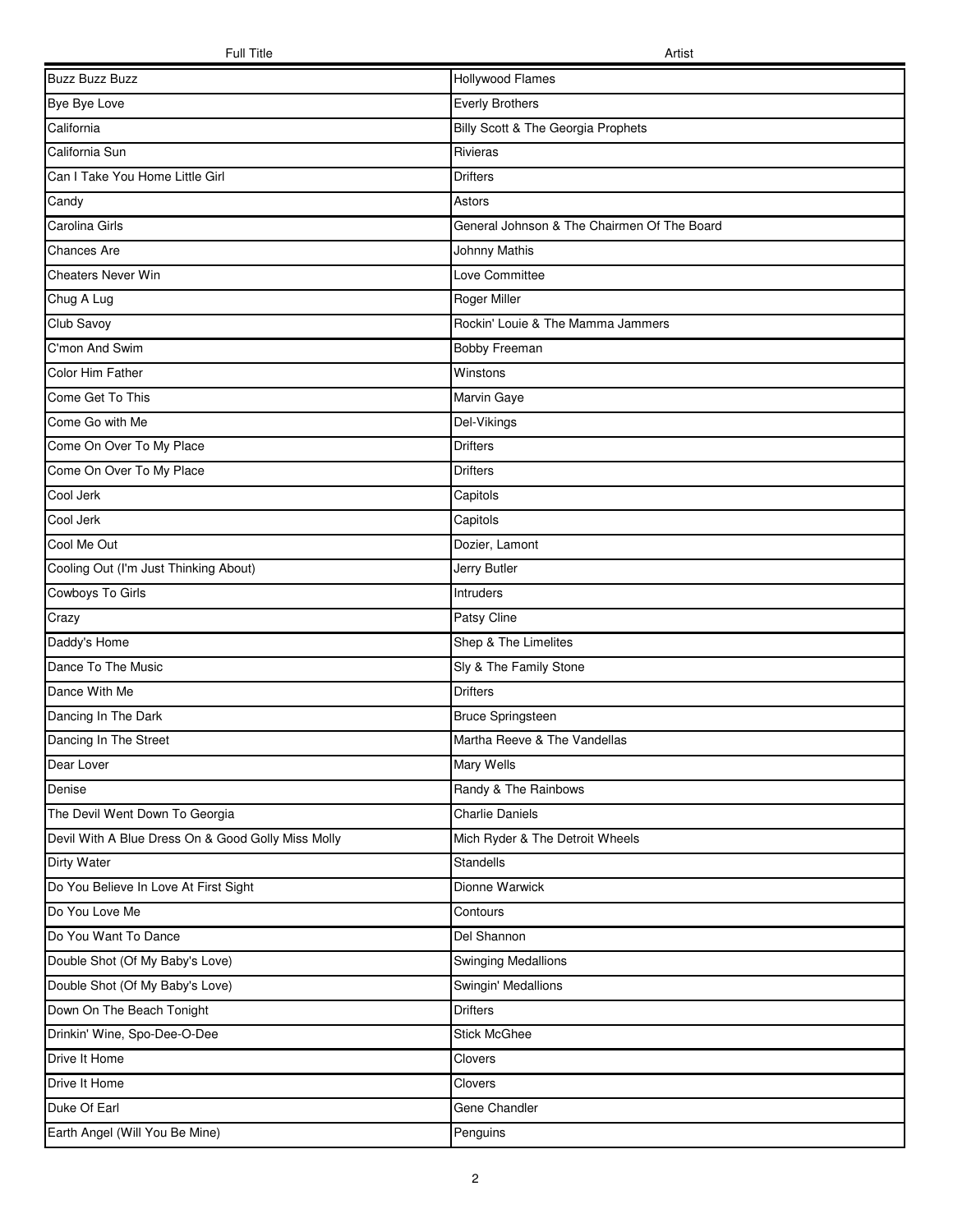| Entertainer                             | <b>Tony Clarke</b>                  |
|-----------------------------------------|-------------------------------------|
| <b>Everlasting Love</b>                 | Robert Knight                       |
| Every Night's A Saturday Night With You | <b>Drifters</b>                     |
| Fannie Mae                              | <b>Buster Brown</b>                 |
| Far Away Places                         | Embers                              |
| Farmer John                             | Premiers                            |
| Fat Boy                                 | <b>Billy Stewart</b>                |
| Folsom Prison Blues                     | Johnny Cash                         |
| Foot Stomping, Pt. 1                    | Flares                              |
| For The Good Times                      | Ray Price                           |
| For Your Precious Love                  | Jerry Butler                        |
| For Your Precious Love                  | Jerry Butler                        |
| Free Bird                               | Lynyrd Skynyrd                      |
| Function At The Junction                | Shorty Long                         |
| Funky Broadway - Part 1                 | Dyke & The Blazers                  |
| Gee                                     | Crows                               |
| Georgia Slop                            | <b>Big Al Downing</b>               |
| Get a Job                               | Silhouettes                         |
| Get Away                                | Tams                                |
| Get On Up                               | Esquires                            |
| Gimme Gimme Good Lovin                  | Crazy Elephant                      |
| Gimme Some Lovin'                       | Spencer Davis Group                 |
| Girlwatcher                             | O'Kaysions                          |
| Give Me Just A Little More Time         | Chairmen Of The Board               |
| Gloria                                  | Cadillacs                           |
| Glory Of Love                           | Velvetones                          |
| Goin' Out Of My Head                    | Little Anthony & The Imperials      |
| Gonna Move Across The River             | Pinkney, Bill                       |
| Good Guys Only Win In The Movies        | Mel & Tim                           |
| Good Lovin'                             | Rascals                             |
| Good Old Rock & Roll                    | Cat Mother & The All Night Newsboys |
| Good Rockin'                            | Junior Walker & The All Stars       |
| Good Vibrations                         | Beach Boys                          |
| Goodnite Sweetheart, Goodnite           | Spaniels                            |
| Great Balls Of Fire                     | Jerry Lee Lewis                     |
| Green Eyes                              | Ravens                              |
| Hang On Sloopy                          | McCoys                              |
| Harlem Shuffle                          | Bob & Earl                          |
| Harlem Shuffle                          | Bob & Earl                          |
| He Stopped Loving Her Today             | George Jones                        |
| He Will Break Your Heart                | Jerry Butler                        |
| He Will Break Your Heart                | Jerry Butler                        |
| Hello Happiness                         | <b>Drifters</b>                     |
| Hello Stranger                          | <b>Barbara Lewis</b>                |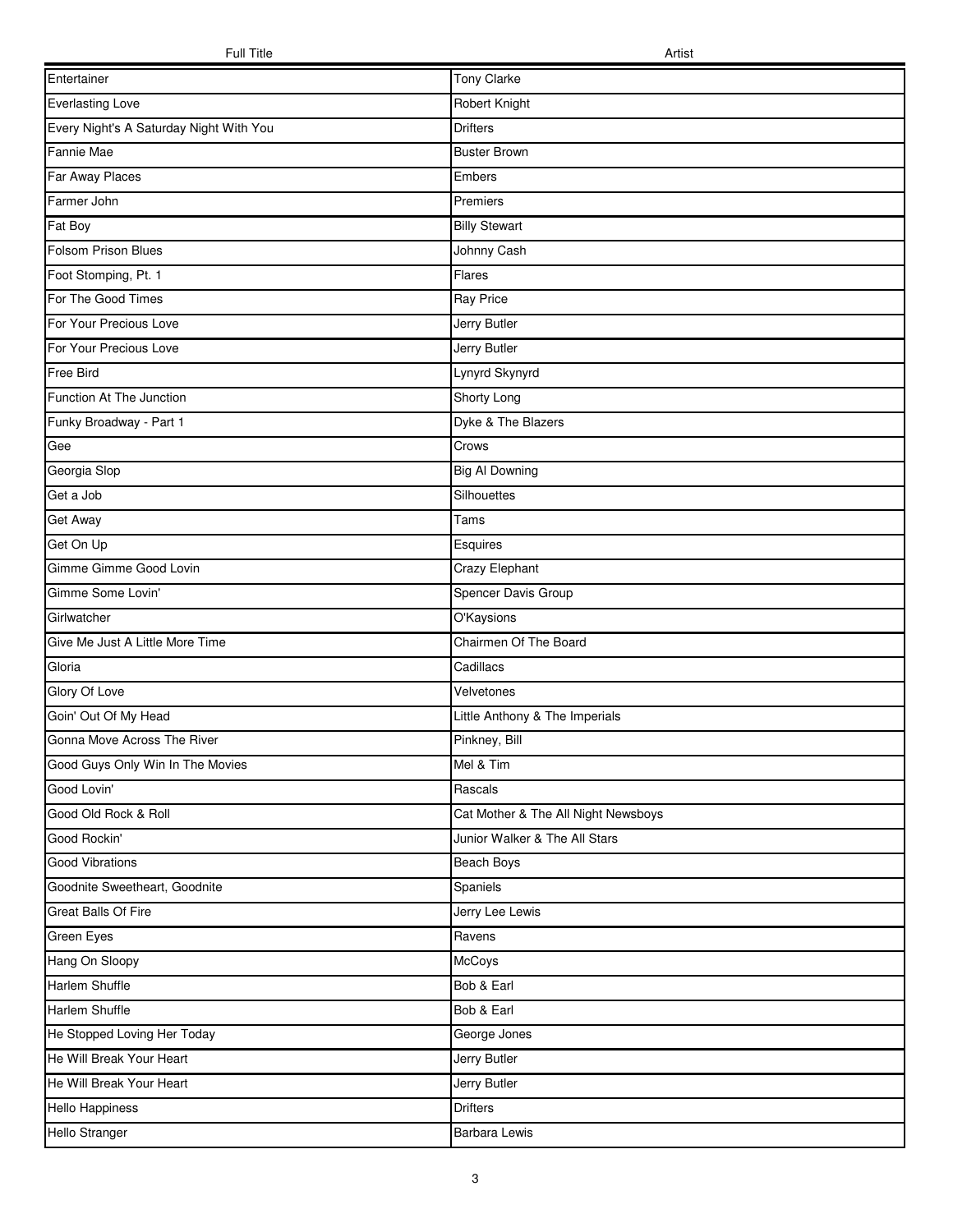| Hey Girl Don't Bother Me              | Tams                               |
|---------------------------------------|------------------------------------|
| Hey Girl Don't Bother Me              | Tams                               |
| Hey I Know You                        | Monzas                             |
| Hey Little Girl                       | Dee Clark                          |
| Hey! Baby                             | Swingin' Medallions                |
| Hey! Baby                             | Channel, Bruce                     |
| Higher And Higher                     | Jackie Wilson                      |
| Hold Back The Night                   | Trammps                            |
| Honey Don't                           | <b>Carl Perkins</b>                |
| Hot Pastrami                          | Dartells                           |
| How Sweet It Is To Be Loved By You    | Junior Walker & The All Stars      |
| <b>Hully Gully</b>                    | Olympics                           |
| Hungry                                | Paul Revere & The Raiders          |
| Hushabye                              | <b>Mystics</b>                     |
| Can't Help Myself                     | Four Tops                          |
| Can't Help Myself                     | Four Tops                          |
| Do Love You                           | <b>Billy Stewart</b>               |
| Don't Want To Cry                     | Chuck Jackson                      |
| Fall To Pieces                        | Patsy Cline                        |
| Fought The Law                        | Bobby Fuller Four                  |
| Got The Fever                         | Billy Scott & The Georgia Prophets |
| Guess I'll Always Love You            | <b>Isley Brothers</b>              |
| Heard It Through The Grapevine        | Marvin Gaye                        |
| Heard It Through The Grapevine        | Marvin Gaye                        |
| I Heard It Through The Grapevine      | Marvin Gaye                        |
| I Left My Heart In San Francisco      | <b>Tony Bennet</b>                 |
| I Love Beach Music                    | Embers                             |
| <b>I Love Beach Music</b>             | Embers                             |
| I Love You                            | Volumes                            |
| I Love You 1000 Times                 | Platters                           |
| I Need Your Loving                    | Gardner, Don & Ford, Dee Dee       |
| Only Have Eyes For You                | Flamingos                          |
| <b>Really Love You</b>                | Stereos                            |
| Remember The Feeling                  | Barbara Lewis                      |
| Second That Emotion                   | Smokey Robinson & The Miracles     |
| I Walk The Line                       | Johnny Cash                        |
| I Want Candy                          | Strangeloves                       |
| I Want To Take You Home (To See Mama) | Johnson, Syl                       |
| I Wonder Why                          | Dion & The Belmonts                |
| If You Wanna Be Happy                 | Jimmy Soul                         |
| I'm Gonna Miss You                    | Artistics                          |
| In A Moment                           | Intrigues                          |
| In The Still Of The Night             | <b>Five Satins</b>                 |
| It Keeps Right On A' Hurtin'          | Johnny Tillotson                   |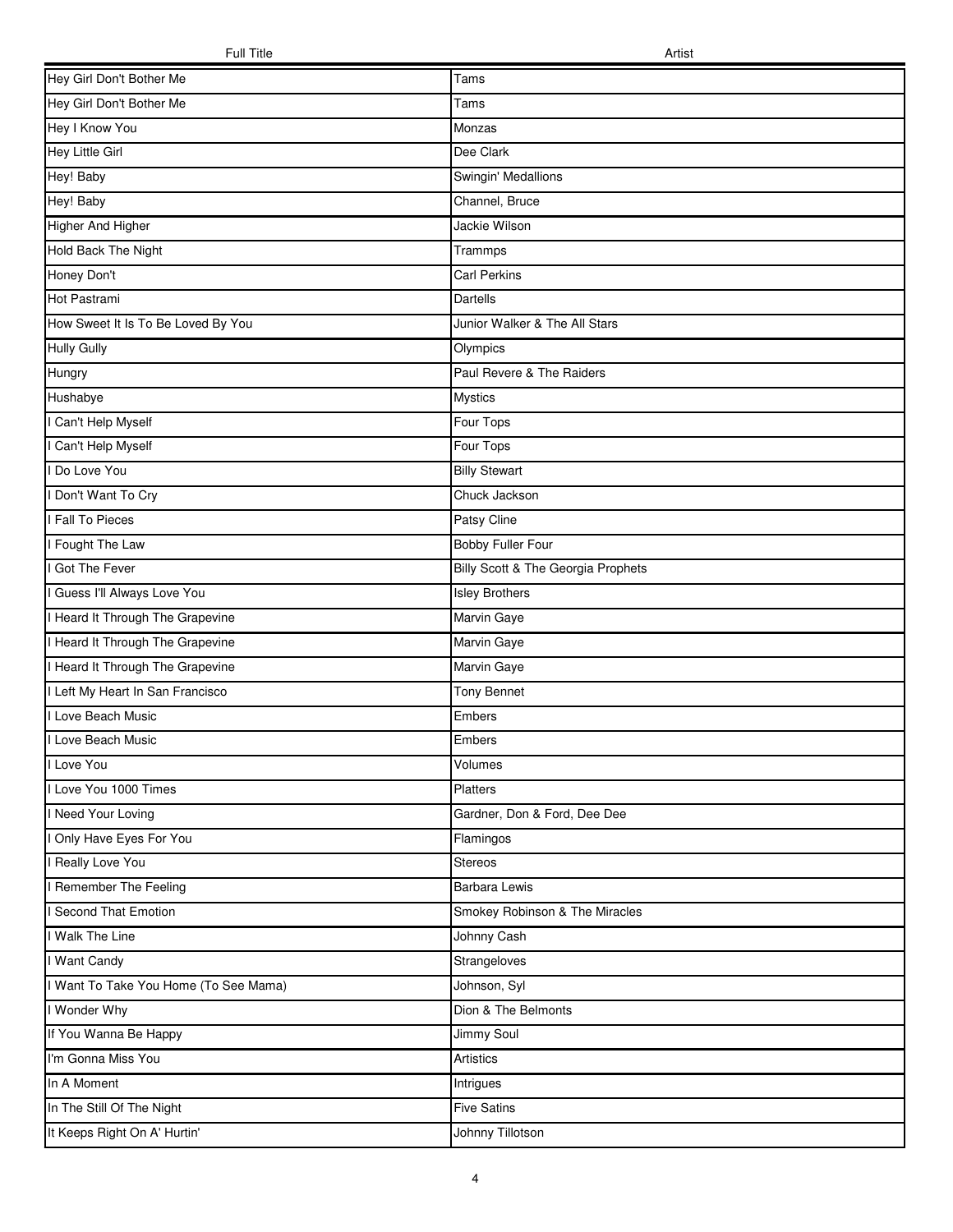| It Started With A Kiss                | <b>Hot Chocolate</b>          |
|---------------------------------------|-------------------------------|
| It Will Stand                         | Showmen                       |
| It's A Shame                          | Spinners                      |
| It's Alright                          | Impressons                    |
| It's Better To Have Loved A Little    | Tams                          |
| It's Got To Be Mellow                 | Haywood, Leon                 |
| It's The Same Old Song                | Four Tops                     |
| I've Been Hurt                        | Bill Deal & The Rhondels      |
| I've Been Hurt                        | Tams                          |
| I've Been Hurt                        | Tams                          |
| I've Got Sand In My Shoes             | <b>Drifters</b>               |
| I've Got The Fever                    | Georgia Prophets              |
| <b>Ivory Tower</b>                    | Cathy Carr                    |
| Jerk                                  | The Larks                     |
| <b>Jimmy Mack</b>                     | Martha Reeves & The Vandellas |
| Johnny B. Goode                       | Chuck Berry                   |
| Joy To The World                      | Three Dog Night               |
| Joy To The World                      | Three Dog Night               |
| Just A Gigolo                         | Prima, Louis & Smith, Keely   |
| Just Like Me                          | Paul Revere & The Raiders     |
| Kansas City                           | <b>Wilbert Harrison</b>       |
| Keep On Dancing                       | Gentrys                       |
| Kidnapper                             | Jewell & The Rubies           |
| Kissin' In The Back Row Of The Movies | <b>Drifters</b>               |
| Kissin' In The Back Row Of The Movies | <b>Drifters</b>               |
| La La La La La                        | Blondells                     |
| Lady Soul                             | Temptations                   |
| Lady Soul                             | Temptations                   |
| Land Of 1000 Dances                   | Cannibal & The Headhunters    |
| Land Of 1000 Dances                   | Cannibal & The Headhunters    |
| Laugh It Off                          | Tams                          |
| Let It Be Me                          | <b>Everly Brothers</b>        |
| Liar Liar                             | Castaways                     |
| Liar Liar                             | Castaways                     |
| Like Sister Like Brother              | <b>Drifters</b>               |
| Lipstick Traces (On A Cigarette)      | Benny Spellman                |
| Lipstick Traces (On A Cigarette)      | O'Jays                        |
| Little Bit O' Soul                    | Music Explosion               |
| Little Bitty Pretty One               | Harris, Thurston              |
| Little Latin Lupe Lu                  | <b>Righteous Brothers</b>     |
| Little Star                           | Elegants                      |
| Loco Motion                           | Little Eva                    |
| Lollipop                              | Chordettes                    |
| Lonely Teardrops                      | Jackie Wilson                 |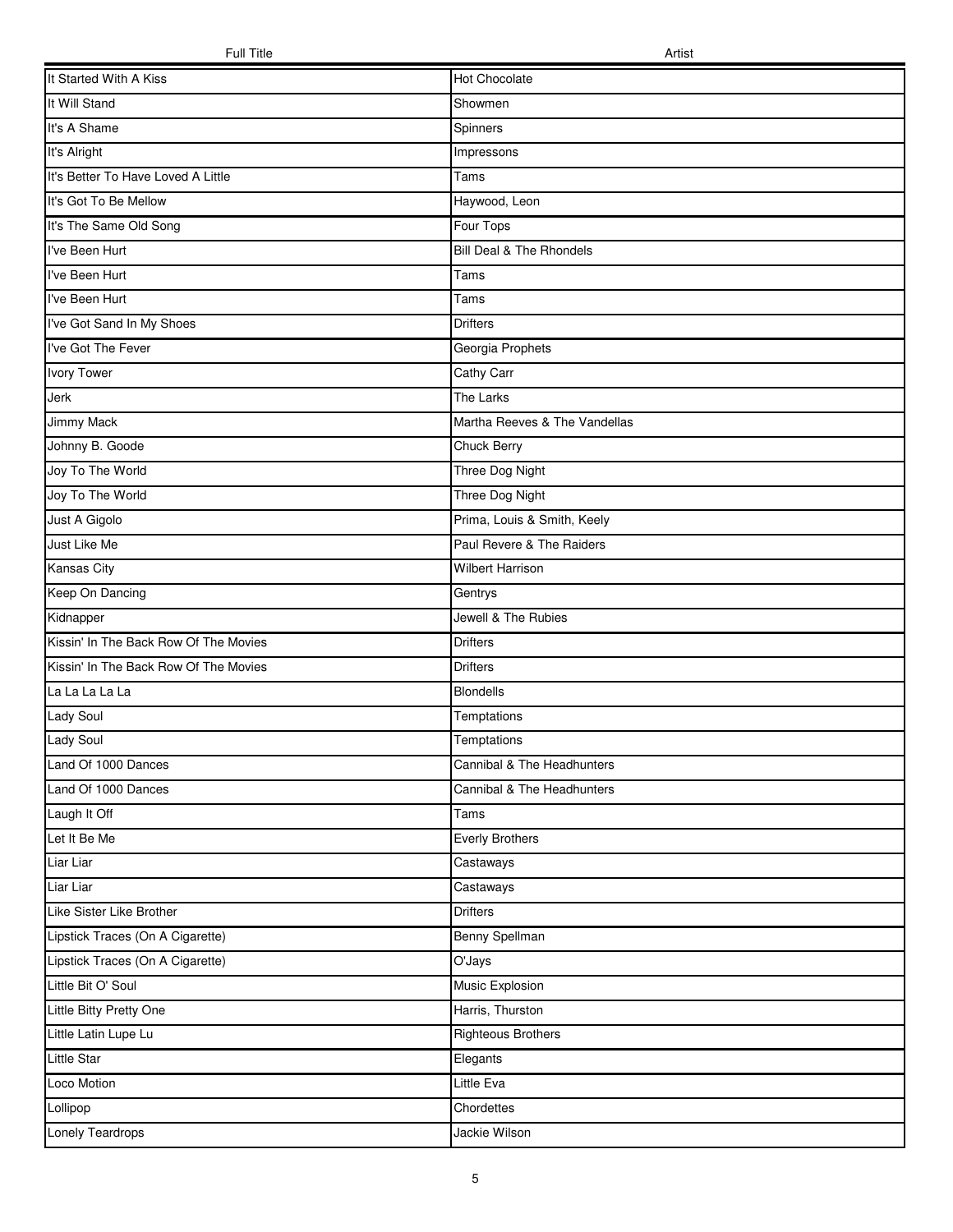| Long Tall Sally                    | Little Richard                                      |
|------------------------------------|-----------------------------------------------------|
| Louie Louie                        | Kingsmen                                            |
| Love Games                         | <b>Drifters</b>                                     |
| Love Land                          | Charles Wright & The Watts 103rd Street Rhythm Band |
| Love Makes The World Go Round      | Jackson, Deon                                       |
| Lover's Holiday                    | Peggy Scott & Jo Jo Benson                          |
| Lover's Island                     | <b>Blue Jays</b>                                    |
| Lucky Lips                         | Ruth Brown                                          |
| Mabelline                          | Chuck Berry                                         |
| The Madison Time - Part 1          | Ray Bryant Combo                                    |
| Maggie May                         | <b>Rod Stewart</b>                                  |
| Magic Carpet Ride                  | Steppenwolf                                         |
| Magic In The Moolight              | Spinners                                            |
| Margarittaville                    | Jimmy Buffett                                       |
| May I                              | Maurice Williams & The Zodiacs                      |
| Meet Me With Your Black Drawers On | Blues Review & Gloria Hardiman                      |
| Mickey's Monkey                    | <b>Miracles</b>                                     |
| Mixed Up Shook Up Girl             | Patty & The Emblems                                 |
| Money (Thats What I Want)          | <b>Barrett Strong</b>                               |
| Monkey Time                        | Major Lance                                         |
| Monkey Time                        | Lance, Major                                        |
| Mony Mony                          | Tommy James & The Shondells                         |
| Morning, Noon And Night            | Joe Turner                                          |
| Mother-In-Law                      | Ernie K-Doe                                         |
| Mr. Sandman                        | Chordettes                                          |
| Ms. Grace                          | Tymes                                               |
| Ms. Grace                          | <b>Tymes</b>                                        |
| Ms. Grace                          | Tymes                                               |
| My Girl                            | Temptations                                         |
| My Girl                            | Temptations                                         |
| My Girl                            | Temptations                                         |
| My Girl                            | Temptations                                         |
| My Guy                             | Mary Wells                                          |
| My Guy                             | Mary Wells                                          |
| My True Story                      | Jive Five                                           |
| Myrtle Beach Days                  | <b>Fantastic Shakers</b>                            |
| Natural Woman                      | Aretha Franklin                                     |
| Nip Sip                            | Clovers                                             |
| Nobody But Me                      | Human Beinz                                         |
| North To Alaska                    | Johnny Horton                                       |
| Oh What A Night                    | Dells                                               |
| On Broadway                        | <b>Drifters</b>                                     |
| On The Road Again                  | Willie Nelson                                       |
| One Mind                           | <b>Bobby Lewis</b>                                  |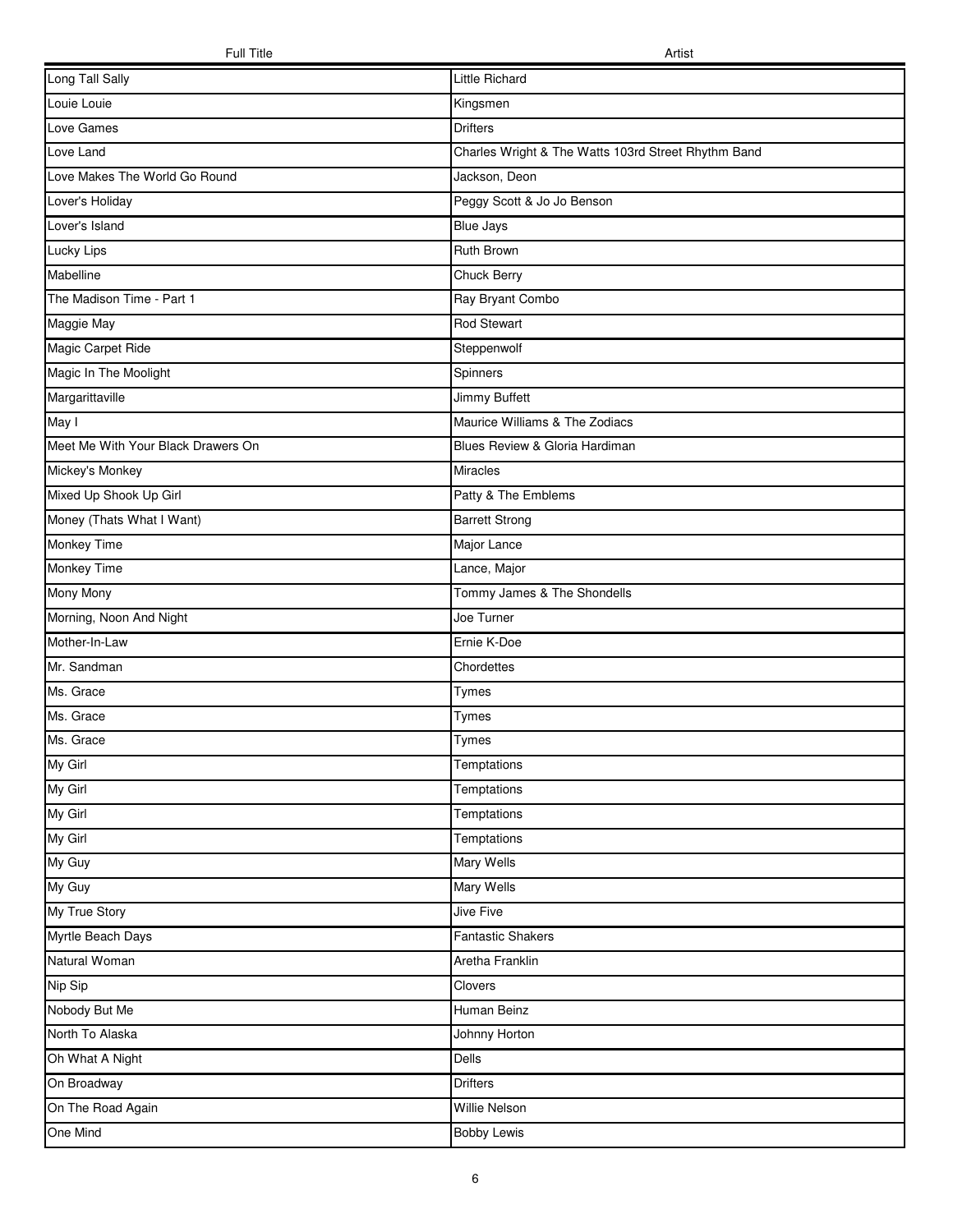| One Way Love                       | Drifters                      |
|------------------------------------|-------------------------------|
| Only The Strong Survive            | Jerry Butler                  |
| Ooby Dooby                         | Roy Orbison                   |
| Paradise On The Dashboard          | Meat Loaf                     |
| Party Time Man                     | Party Time Band               |
| Party Time Man                     | Futures                       |
| Peanut Butter                      | Marathons                     |
| Peggy Sue                          | <b>Buddy Holly</b>            |
| Peppermint Twist - Part 1          | Joey Dee & The Starliters     |
| Playgirl                           | Thee Prophets                 |
| Poetry In Motion                   | Johnny Tillotson              |
| Pushover                           | Etta James                    |
| Quarter To Three                   | Gary U.S. Bonds               |
| Quiet Place                        | Garnet Mimms & The Enchanters |
| Quiet Place                        | Garnet Mimms & The Enchanters |
| Raindrops                          | Dee Clark                     |
| Rainy Day Bells                    | Globetrotters                 |
| Ramblin' Man                       | Allman Brothers Band          |
| Red Hot                            | <b>Billy Lee Riley</b>        |
| Reelin' & Rockin'                  | Chuck Berry                   |
| Rescue Me                          | Fontella Bass                 |
| Riding For A Fall                  | Tams                          |
| Rock Around The Clock              | Bill Haley & The Comets       |
| S. O. S. (Stop Her On Site)        | <b>Edwin Starr</b>            |
| Saturday Night At The Movies       | <b>Drifters</b>               |
| Saturday Night Sunday Morning      | Thelma Houston                |
| Save The Last Dance For Me         | <b>Drifters</b>               |
| Searching For My Love              | Bobby Moore & The Rhythm Aces |
| Shag (Is Totally Cool)             | <b>Billy Graves</b>           |
| Shaggin'                           | Band Of Oz                    |
| Shaggin'                           | Band Of Oz                    |
| Shake A Tail Feather               | James & Bobby Purify          |
| Shakin' All Over                   | Guess Who                     |
| Shame, Shame                       | Magic Lanterns                |
| She Blew A Good Thing              | Poets                         |
| She Shot A Hole In My Soul         | <b>Clifford Curry</b>         |
| Shelter                            | Tams                          |
| Shoop Shoop (It's In His Kiss)     | <b>Betty Everett</b>          |
| Shout                              | Dynatones                     |
| Shout! Shout! (Knock Yourself Out) | Ernie Maresca                 |
| Silly Little Girl                  | Tams                          |
| Since I Don't Have You             | <b>Skyliners</b>              |
| Since I Fell For You               | Lenny Welch                   |
| Sincerely                          | Moonglows                     |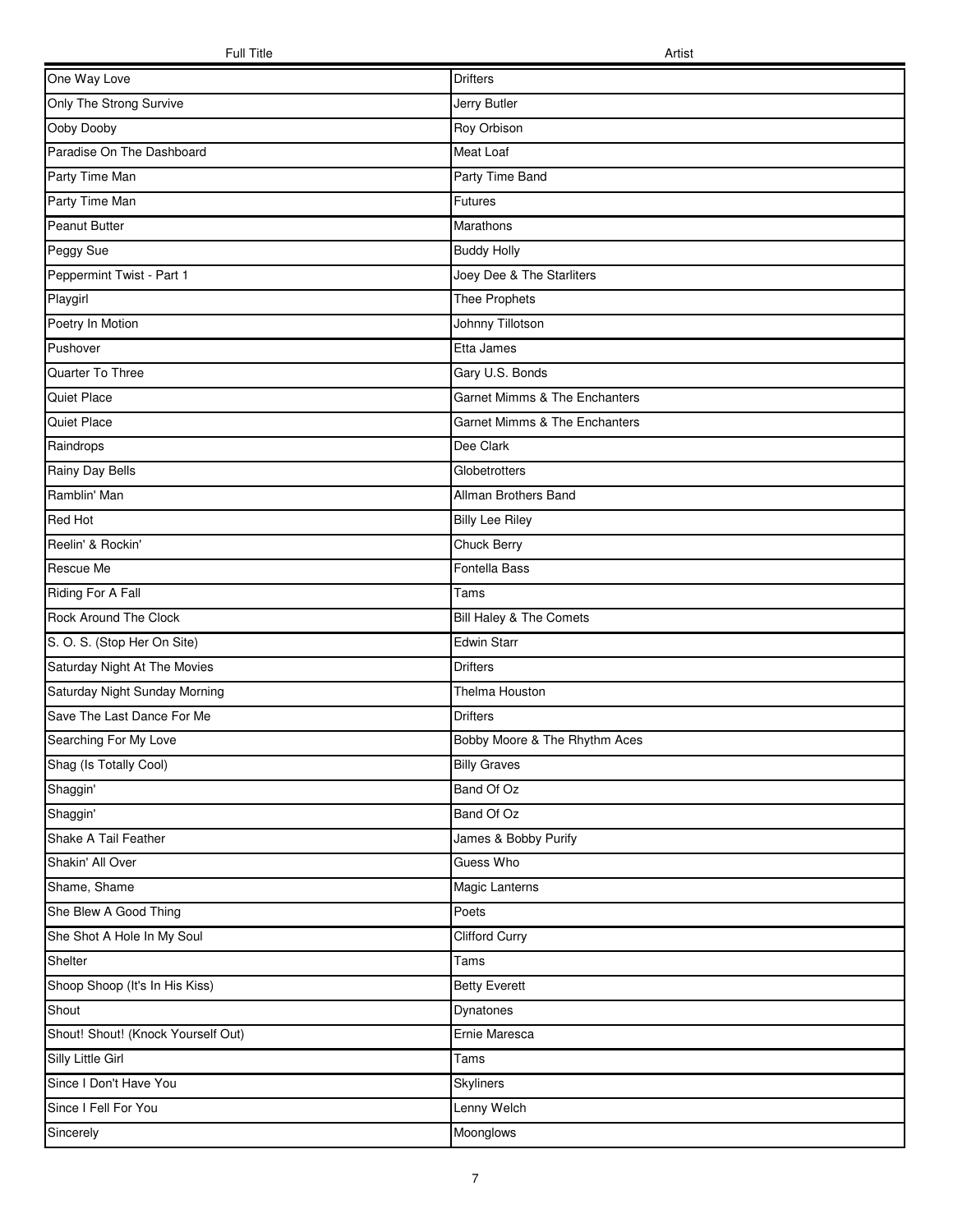| Sitting In The Park                              | <b>Billy Stewart</b>               |
|--------------------------------------------------|------------------------------------|
| Sixty Minute Man                                 | Dominoes                           |
| Slow Down                                        | Larry Williams                     |
| Smokey Places                                    | The Corsairs                       |
| Something Old Something New                      | Fantastics                         |
| Soothe Me                                        | Gary Bass & EBS Allstar Blues Band |
| Soothe Me                                        | Sam & Dave                         |
| Spanish Harlem                                   | <b>Drifters</b>                    |
| Speedoo                                          | Cadillacs                          |
| Stagger Lee                                      | <b>Lloyd Price</b>                 |
| Stand By Your Man                                | Tammy Wynette                      |
| Stay                                             | Maurice Williams & The Zodiacs     |
| Stay                                             | Maurice Williams & The Zodiacs     |
| Step by Step                                     | Crests                             |
| Stroll                                           | Diamonds                           |
| Stubborn Kind Of Fellow                          | Marvin Gaye                        |
| Stubborn Kind Of Fellow                          | Marvin Gaye                        |
| Summertime                                       | <b>Billy Stewart</b>               |
| Summertime's Calling Me                          | Catalinas                          |
| Summertime's Calling Me                          | Catalinas                          |
| Surfin' Bird                                     | Trashmen                           |
| Surfin' Safari                                   | Beach Boys                         |
| Sweet Caroline (Good Times Never Seemed So Good) | <b>Drifters</b>                    |
| Sweet Home Alabama                               | Lynyrd Skynyrd                     |
| Sweet Inspiration                                | Sweet Inspirations                 |
| <b>Tams Medley</b>                               | Tams                               |
| <b>Tear Drops</b>                                | Lee Andrews & The Hearts           |
| Tell Him                                         | Exciters                           |
| Tell Mama                                        | Etta James                         |
| Ten Commandments Of Love                         | Harvey & The Moonglows             |
| Tequila                                          | Champs                             |
| Te-Ta-Te-Ta-Ta                                   | Ernie K-Doe                        |
| Te-Ta-Te-Ta-Ta                                   | Ernie K-Doe                        |
| Thank You John                                   | <b>Willie Tee</b>                  |
| Thank You John                                   | <b>Willie Tee</b>                  |
| That Lucky Old Sun                               | Cash McCall                        |
| That'll Be The Day                               | <b>Buddy Holly</b>                 |
| There Goes My First Love                         | <b>Drifters</b>                    |
| There Is                                         | The Dells                          |
| There's Gonna Be A Showdown                      | Archie Bell & The Drells           |
| These Boots Are Made For Walkin'                 | Nancy Sinatra                      |
| Think A Little Sugar                             | <b>Barbara Lewis</b>               |
| Think A Little Sugar                             | <b>Barbara Lewis</b>               |
| This Old Heart Of Mine                           | <b>Isley Brothers</b>              |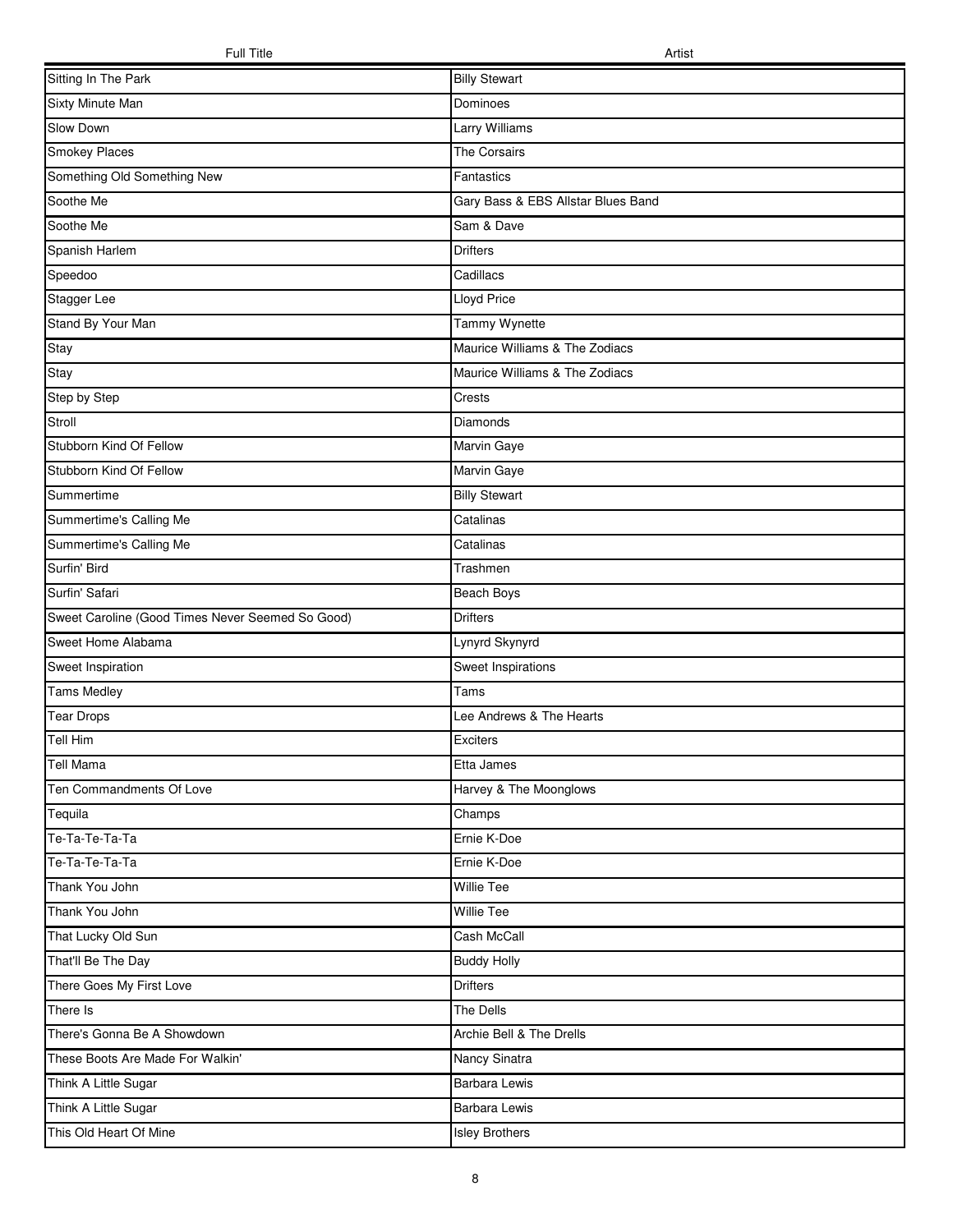| This Old Heart Of Mine                 | <b>Isley Brothers</b>            |
|----------------------------------------|----------------------------------|
| A Thousand Miles Away                  | Heartbeats                       |
| Tiger                                  | Fabian                           |
| Too Late To Turn Back Now              | Cornelius Brothers & Sister Rose |
| Too Many Fish In The Sea               | Marvelettes                      |
| Too Much Foolin' Around                | Tams                             |
| Too Weak To Fight                      | Clarence Carter                  |
| Tossin' And Turnin'                    | <b>Bobby Lewis</b>               |
| The Tracks Of My Tears                 | Smokey Robinson & The Miracles   |
| Turn Me Loose                          | Fabian                           |
| Tutti Frutti                           | Little Richard                   |
| <b>Twist And Shout</b>                 | <b>Isley Brothers</b>            |
| The Twist                              | Chubby Checker                   |
| The Twist                              | Chubby Checker                   |
| Two Out Of Three Ain't Bad             | Meatloaf                         |
| <b>Under The Boardwalk</b>             | <b>Drifters</b>                  |
| <b>Under The Boardwalk</b>             | <b>Drifters</b>                  |
| Untie Me                               | Tams                             |
| Up On The Roof                         | <b>Drifters</b>                  |
| Use Ta Be My Girl                      | O'Jays                           |
| Venus                                  | Frankie Avalon                   |
| Victim                                 | Candi Staton                     |
| Voice Your Choice                      | Radiants                         |
| Wake Up Little Susie                   | <b>Everly Brothers</b>           |
| Walk                                   | Jimmy McCracklin                 |
| Walking Up A One Way Street            | <b>Willie Tee</b>                |
| <b>Washed Ashore</b>                   | Platters                         |
| Wear It On Our Face                    | The Dells                        |
| What Does It Take (To Win Your Love)   | Junior Walker & The All Stars    |
| What Does It Take (To Win Your Love)   | Junior Walker & The All Stars    |
| What Kind Of Fool (Do You Think I Am)  | Bill Deal & The Rhondels         |
| What Kind Of Fool (Do You Think I Am)  | Tams                             |
| What Kind Of Fool (Do You Think I Am)  | Tams                             |
| What Kind Of Fool (Do You Think I Am)  | Tams                             |
| What Kind Of Fool Do You Think I Am    | Bill Deal & The Rhondels         |
| What'd I Say (Part 1)                  | Ray Charles                      |
| What's Going On                        | Marvin Gaye                      |
| When A Man Loves A Woman               | Percy Sledge                     |
| When A Man Loves A Woman               | Percy Sledge                     |
| When My Little Girl Is Smiling         | <b>Drifters</b>                  |
| Where Or When                          | Dion & The Belmonts              |
| <b>Whispering Bells</b>                | Del-Vikings                      |
| A White Sports Coat & A Pink Carnation | Marty Robbins                    |
| A Whiter Shade Of Pale                 | Procol Harum                     |